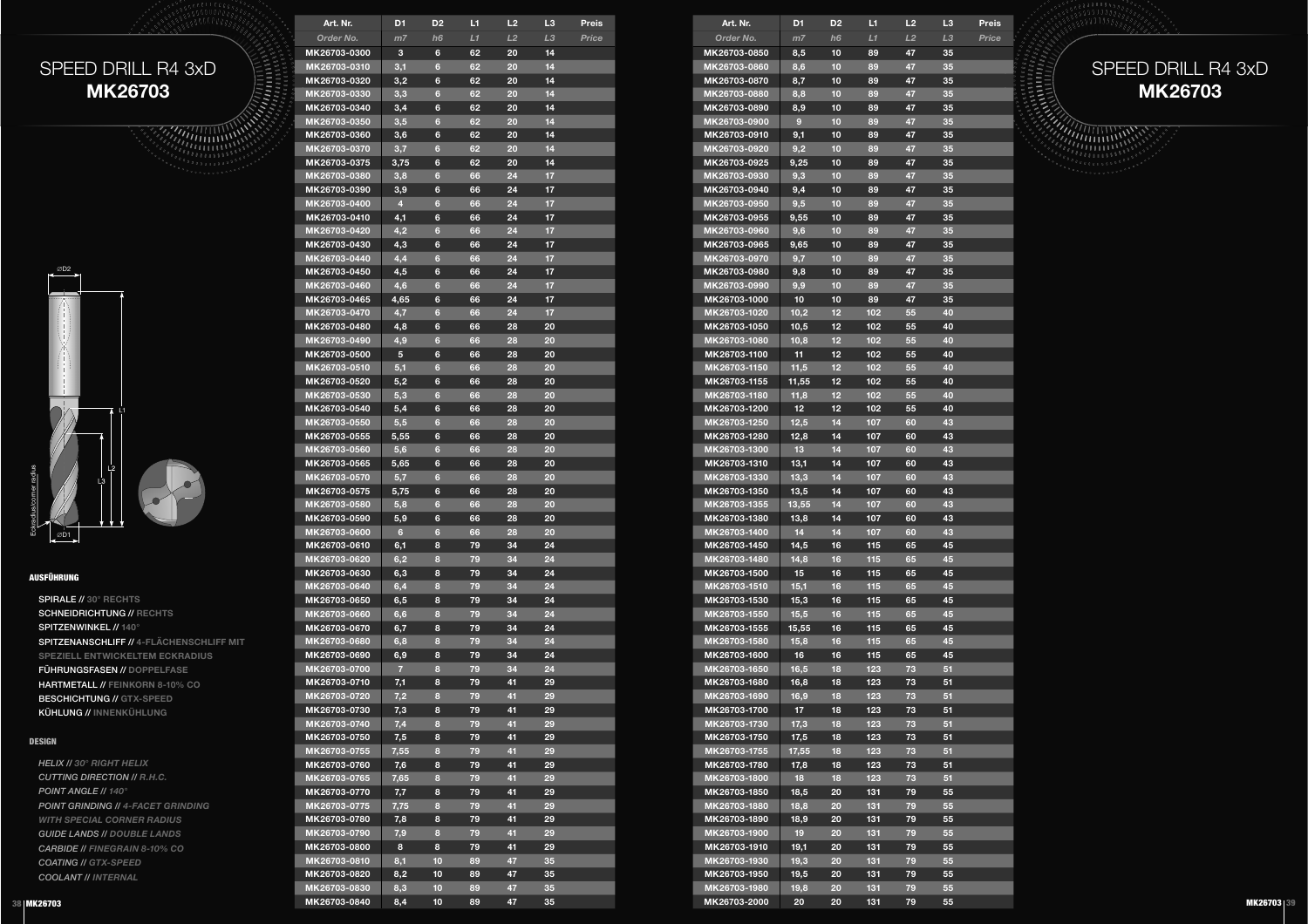



### AUSFÜHRUNG

SPIRALE // **30° RECHTS** SCHNEIDRICHTUNG // **RECHTS**SPITZENWINKEL // **140°** SPITZENANSCHLIFF // **4-FLÄCHENSCHLIFF MIT SPEZIELL ENTWICKELTEM ECKRADIUS**FÜHRUNGSFASEN // **DOPPELFASE** HARTMETALL // **FEINKORN 8-10% CO**BESCHICHTUNG // **GTX-SPEED**KÜHLUNG // **INNENKÜHLUNG**

### DESIGN

*HELIX // 30° RIGHT HELIX CUTTING DIRECTION // R.H.C. POINT ANGLE // 140° POINT GRINDING // 4-FACET GRINDING WITH SPECIAL CORNER RADIUS GUIDE LANDS // DOUBLE LANDS CARBIDE // FINE GRAIN 8-10% CO COATING // GTX-SPEEDCOOLANT // INTERNAL*

| Art. Nr.                     | D <sub>1</sub> | D <sub>2</sub>  | и        | L2              | L <sub>3</sub> | Preis |
|------------------------------|----------------|-----------------|----------|-----------------|----------------|-------|
| Order No.                    | m7             | h6              | L1       | $\overline{L2}$ | L3             | Price |
| MK26705-0300                 | 3              | 6               | 66       | 28              | 23             |       |
| MK26705-0310                 | 3,1            | $6\phantom{a}$  | 66       | 28              | 23             |       |
| MK26705-0320                 | 3,2            | 6               | 66       | 28              | 23             |       |
| MK26705-0330                 | 3,3            | $6\phantom{a}$  | 66       | 28              | 23             |       |
| MK26705-0340                 | 3,4            | 6               | 66       | 28              | 23             |       |
| MK26705-0350                 | 3,5            | 6               | 66       | 28              | 23             |       |
| MK26705-0360                 | 3,6            | 6               | 66       | 28              | 23             |       |
| MK26705-0370                 | 3,7            | 6               | 66       | 28              | 23             |       |
| MK26705-0380                 | 3,8            | 6               | 74       | 36              | 29             |       |
| MK26705-0390                 | 3,9            | 6               | 74       | 36              | 29             |       |
| MK26705-0400                 | 4              | 6               | 74       | 36              | 29             |       |
| MK26705-0410                 | 4,1            | $6\phantom{a}$  | 74       | 36              | 29             |       |
| MK26705-0420                 | 4,2            | 6               | 74       | 36              | 29             |       |
| MK26705-0430                 | 4,3            | 6               | 74       | 36              | 29             |       |
| MK26705-0440                 | 4,4            | 6               | 74       | 36              | 29             |       |
| MK26705-0450                 | 4,5            | $6\phantom{a}$  | 74       | 36              | 29             |       |
| MK26705-0460                 | 4,6            | 6               | 74       | 36              | 29             |       |
| MK26705-0470                 | 4,7            | $6\phantom{a}$  | 74       | 36              | 29             |       |
| MK26705-0480                 | 4,8            | 6               | 82       | 44              | 35             |       |
| MK26705-0490                 | 4,9            | $6\phantom{1}6$ | 82       | 44              | 35             |       |
| MK26705-0500                 | 5              | 6               | 82       | 44              | 35             |       |
| MK26705-0510                 | 5,1            | 6               | 82       | 44              | 35             |       |
| MK26705-0520                 | 5,2            | 6               | 82       | 44              | 35             |       |
| MK26705-0530                 | 5,3            | 6               | 82       | 44              | 35             |       |
| MK26705-0540                 | 5,4            | 6               | 82       | 44              | 35             |       |
| MK26705-0550                 | 5,5            | 6               | 82       | 44              | 35             |       |
| MK26705-0560                 | 5,6            | 6               | 82       | 44              | 35             |       |
| MK26705-0570<br>MK26705-0580 | 5,7            | 6<br>6          | 82       | 44<br>44        | 35<br>35       |       |
| MK26705-0590                 | 5,8            | 6               | 82<br>82 | 44              | 35             |       |
| MK26705-0600                 | 5,9<br>6       | 6               | 82       | 44              | 35             |       |
| MK26705-0610                 | 6,1            | 8               | 91       | 53              | 43             |       |
| MK26705-0620                 | 6,2            | 8               | 91       | 53              | 43             |       |
| MK26705-0630                 | 6,3            | 8               | 91       | 53              | 43             |       |
| MK26705-0640                 | 6,4            | 8               | 91       | 53              | 43             |       |
| MK26705-0650                 | 6,5            | 8               | 91       | 53              | 43             |       |
| MK26705-0660                 | 6,6            | 8               | 91       | 53              | 43             |       |
| MK26705-0670                 | 6,7            | 8               | 91       | 53              | 43             |       |
| MK26705-0680                 | 6,8            | 8               | 91       | 53              | 43             |       |
| MK26705-0690                 | 6,9            | 8               | 91       | 53              | 43             |       |
| MK26705-0700                 | 7              | 8               | 91       | 53              | 43             |       |
| MK26705-0710                 | 7,1            | 8               | 91       | 53              | 43             |       |
| MK26705-0720                 | 7,2            | 8               | 91       | 53              | 43             |       |
| MK26705-0730                 | 7,3            | 8               | 91       | 53              | 43             |       |
| MK26705-0740                 | 7,4            | 8               | 91       | 53              | 43             |       |
| MK26705-0750                 | 7,5            | 8               | 91       | 53              | 43             |       |
| MK26705-0760                 | 7,6            | 8               | 91       | 53              | 43             |       |
| MK26705-0770                 | 7,7            | 8               | 91       | 53              | 43             |       |
| MK26705-0780                 | 7,8            | 8               | 91       | 53              | 43             |       |
| MK26705-0790                 | 7,9            | 8               | 91       | 53              | 43             |       |
| MK26705-0800                 | 8              | 8               | 91       | 53              | 43             |       |
| MK26705-0810                 | 8,1            | 10              | 103      | 61              | 49             |       |
| MK26705-0820                 | 8,2            | 10              | 103      | 61              | 49             |       |
| MK26705-0830                 | 8,3            | 10              | 103      | 61              | 49             |       |
| MK26705-0840                 | 8,4            | 10              | 103      | 61              | 49             |       |
| MK26705-0850                 | 8,5            | 10              | 103      | 61              | 49             |       |
| MK26705-0860                 | 8,6            | 10              | 103      | 61              | 49             |       |
| MK26705-0870                 | 8,7            | 10              | 103      | 61              | 49             |       |

| Art. Nr.     | D <sub>1</sub> | D <sub>2</sub> | и   | L2  | L <sub>3</sub>  | Preis |
|--------------|----------------|----------------|-----|-----|-----------------|-------|
| Order No.    | m7             | h <sub>6</sub> | L1  | L2  | LЗ              | Price |
| MK26705-0880 | 8,8            | 10             | 103 | 61  | 49              |       |
| MK26705-0890 | 8,9            | 10             | 103 | 61  | 49              |       |
| MK26705-0900 | 9              | 10             | 103 | 61  | 49              |       |
| MK26705-0910 | 9,1            | 10             | 103 | 61  | 49              |       |
| MK26705-0920 | 9,2            | 10             | 103 | 61  | 49              |       |
| MK26705-0930 | 9,3            | 10             | 103 | 61  | 49              |       |
| MK26705-0940 | 9,4            | 10             | 103 | 61  | 49              |       |
| MK26705-0950 | 9,5            | 10             | 103 | 61  | 49              |       |
| MK26705-0960 | 9,6            | 10             | 103 | 61  | 49              |       |
| MK26705-0970 | 9,7            | 10             | 103 | 61  | 49              |       |
| MK26705-0980 | 9,8            | 10             | 103 | 61  | 49              |       |
| MK26705-0990 | 9,9            | 10             | 103 | 61  | 49              |       |
| MK26705-1000 | 10             | 10             | 103 | 61  | 49              |       |
| MK26705-1020 | 10,2           | 12             | 118 | 71  | 56              |       |
| MK26705-1050 | 10,5           | 12             | 118 | 71  | 56              |       |
| MK26705-1080 | 10,8           | 12             | 118 | 71  | 56              |       |
| MK26705-1100 | 11             | 12             | 118 | 71  | 56              |       |
| MK26705-1150 | 11,5           | 12             | 118 | 71  | 56              |       |
| MK26705-1180 | 11,8           | 12             | 118 | 71  | 56              |       |
| MK26705-1200 | 12             | 12             | 118 | 71  | 56              |       |
| MK26705-1250 | 12,5           | 14             | 124 | 77  | 60              |       |
| MK26705-1280 | 12,8           | 14             | 124 | 77  | 60              |       |
| MK26705-1300 | 13             | 14             | 124 | 77  | 60              |       |
| MK26705-1350 | 13,5           | 14             | 124 | 77  | 60              |       |
| MK26705-1380 | 13,8           | 14             | 124 | 77  | 60              |       |
| MK26705-1400 | 14             | 14             | 124 | 77  | 60              |       |
| MK26705-1450 | 14,5           | 16             | 133 | 83  | 63              |       |
| MK26705-1480 | 14,8           | 16             | 133 | 83  | 63              |       |
| MK26705-1500 | 15             | 16             | 133 | 83  | 63              |       |
| MK26705-1550 | 15,5           | 16             | 133 | 83  | 63              |       |
| MK26705-1580 | 15,8           | 16             | 133 | 83  | 63              |       |
| MK26705-1600 | 16             | 16             | 133 | 83  | 63              |       |
| MK26705-1650 | 16,5           | 18             | 143 | 93  | 71              |       |
| MK26705-1680 | 16,8           | 18             | 143 | 93  | 71              |       |
| MK26705-1700 | 17             | 18             | 143 | 93  | $\overline{71}$ |       |
| MK26705-1750 | 17,5           | 18             | 143 | 93  | 71              |       |
| MK26705-1780 | 17,8           | 18             | 143 | 93  | 71              |       |
| MK26705-1800 | 18             | 18             | 143 | 93  | 71              |       |
| MK26705-1850 | 18,5           | 20             | 153 | 101 | 77              |       |
| MK26705-1880 | 18,8           | 20             | 153 | 101 | 77              |       |
| MK26705-1900 | 19             | 20             | 153 | 101 | 77              |       |
| MK26705-1950 | 19,5           | 20             | 153 | 101 | 77              |       |
| MK26705-1980 | 19,8           | 20             | 153 | 101 | 77              |       |
| MK26705-2000 | 20             | 20             | 153 | 101 | 77              |       |

### SPEED DRILL R4 5xD**MK26705**